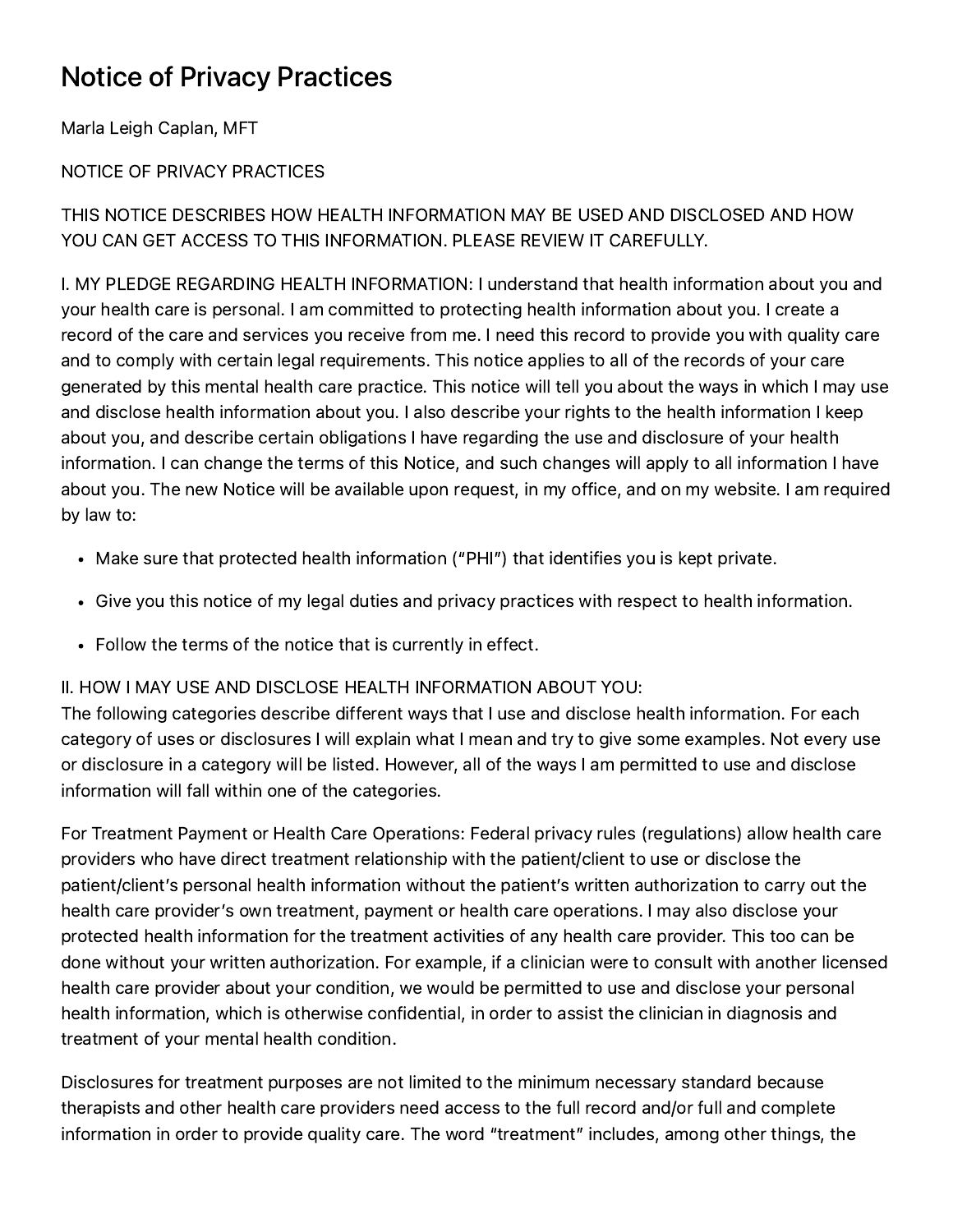coordination and management of health care providers with a third party, consultations between health care providers and referrals of a patient for health care from one health care provider to another.

Lawsuits and Disputes: If you are involved in a lawsuit, I may disclose health information in response to a court or administrative order. I may also disclose health information about your child in response to a subpoena, discovery request, or other lawful process by someone else involved in the dispute, but only if efforts have been made to tell you about the request or to obtain an order protecting the information requested.

III. CERTAIN USES AND DISCLOSURES REQUIRE YOUR AUTHORIZATION:

- . Psychotherapy Notes. I do keep "psychotherapy notes" as that term is defined in 45 CFR § 164.501 and any use or disclosure of such notes requires your Authorization unless the use or disclosure is: For my use in treating you; For my use in training or supervising mental health practitioners to help them improve their skills in group, joint, family, or individual counseling or therapy; For my use in defending myself in legal proceedings instituted by you; For use by the Secretary of Health and Human Services to investigate my compliance with HIPAA; Required by law and the use or disclosure is limited to the requirements of such law; Required by law for certain health oversight activities pertaining to the originator of the psychotherapy notes; Required by a coroner who is performing duties authorized by law; Required to help avert a serious threat to the health and safety of others.
- . Marketing Purposes. As a psychotherapist, I will not use or disclose your PHI for marketing purposes.
- . Sale of PHI. As a psychotherapist, I will not sell your PHI in the regular course of my business.

IV. CERTAIN USES AND DISCLOSURES DO NOT REQUIRE YOUR AUTHORIZATION. Subject to certain limitations in the law, I can use and disclose your PHI without your Authorization for the following reasons:

- . When disclosure is required by state or federal law and the use or disclosure complies with and is limited to the relevant requirements of such law.
- . For public health activities, including reporting suspected child, elder, or dependent adult abuse, or preventing or reducing a serious threat to anyone's health or safety.
- . For health oversight activities, including audits and investigations.
- . For judicial and administrative proceedings, including responding to a court or administrative order, although my preference is to obtain an Authorization from you before doing so.
- . For law enforcement purposes, including reporting crimes occurring on my premises.
- . To coroners or medical examiners, when such individuals are performing duties authorized by law.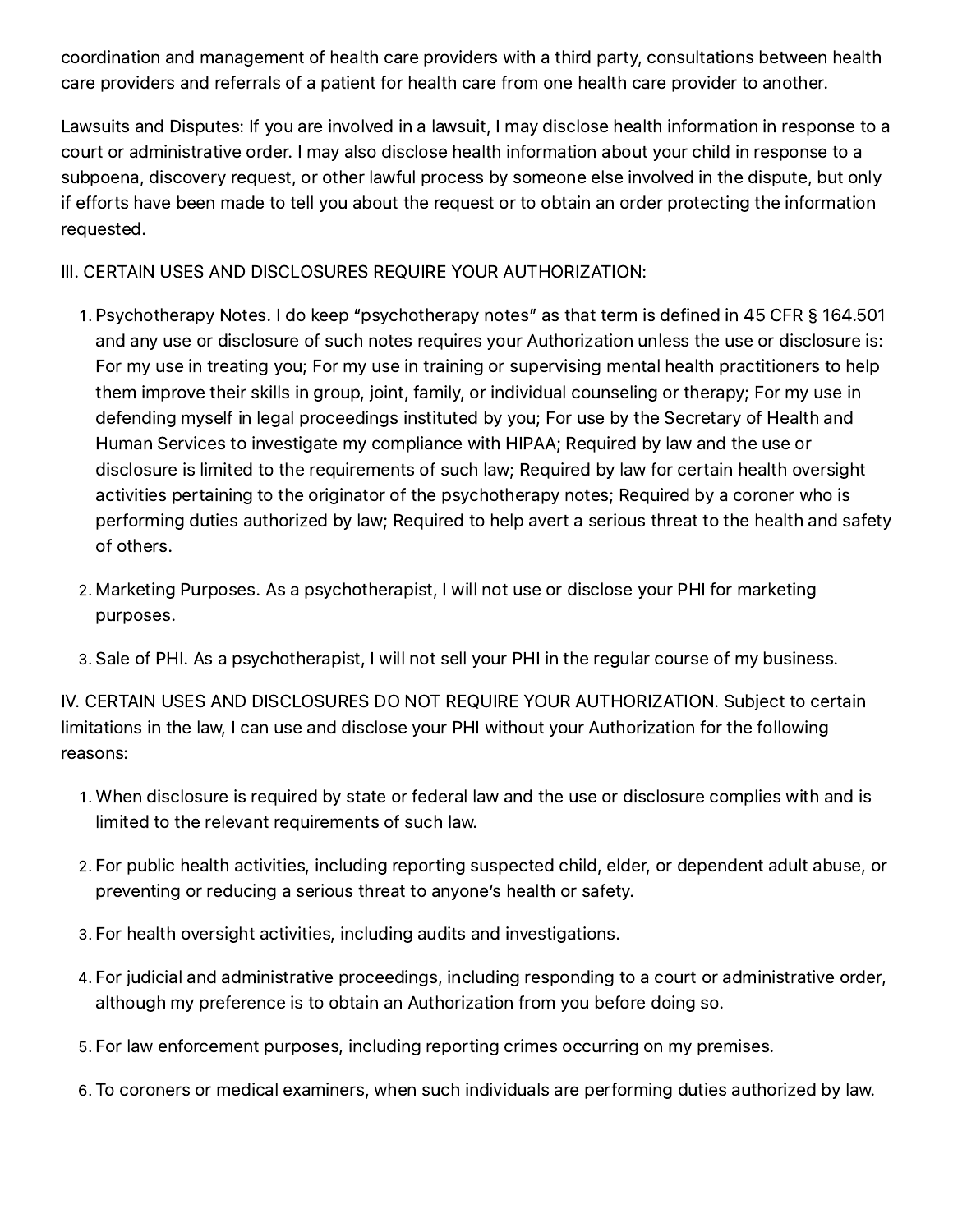- . For research purposes, including studying and comparing the mental health of patients who received one form of therapy versus those who received another form of therapy for the same condition.
- . Specialized government functions, including: ensuring the proper execution of military missions; protecting the President of the United States; conducting intelligence or counter-intelligence operations; or, helping to ensure the safety of those working within or housed in correctional institutions.
- . For workers' compensation purposes. Although my preference is to obtain an Authorization from you, I may provide your PHI in order to comply with workers' compensation laws.
- . Appointment reminders and health related benefits or services. I may use and disclose your PHI to contact you to remind you that you have an appointment with me. I may also use and disclose your PHI to tell you about treatment alternatives or other health care services or benefits that I offer.

## V. CERTAIN USES AND DISCLOSURES REQUIRE YOU TO HAVE THE OPPORTUNITY TO OBJECT.

- . Disclosures to family, friends, or others. I may provide your PHI to a family member, friend, or other person that you indicate is involved in your care or the payment for your health care, unless you object in whole or in part. The opportunity to consent may be obtained retroactively in emergency situations.
- VI. YOU HAVE THE FOLLOWING RIGHTS WITH RESPECT TO YOUR PHI:
	- . The Right to Request Limits on Uses and Disclosures of Your PHI. You have the right to ask me not to use or disclose certain PHI for treatment, payment, or health care operations purposes. I am not required to agree to your request, and I may say "no" if I believe it would affect your health care.
	- . The Right to Request Restrictions for Out-of-Pocket Expenses Paid for In Full. You have the right to request restrictions on disclosures of your PHI to health plans for payment or health care operations purposes if the PHI pertains solely to a health care item or a health care service that you have paid for out-of-pocket in full.
	- . The Right to Choose How I Send PHI to You. You have the right to ask me to contact you in a specific way (for example, home or office phone) or to send mail to a different address and I will agree to all reasonable requests.
	- . The Right to See and Get Copies of Your PHI. Other than "psychotherapy notes," you have the right to get an electronic or paper copy of your medical record and other information that I have about you. I will provide you with a copy of your record, or a summary of it, within 30 days of receiving your written request and I may charge a reasonable, cost based fee for doing so.
	- . The Right to Get a List of the Disclosures I Have Made.You have the right to request a list of instances in which I have disclosed your PHI for purposes other than treatment, payment, or health care operations, or for which you provided me with an Authorization. I will respond to your request for an accounting of disclosures within 60 days of receiving your request. The list I will give you will include disclosures made in the last six years unless you request a shorter time. I will provide the list to you at no charge, but if you make more than one request in the same year, I will charge you a reasonable cost based fee for each additional request.